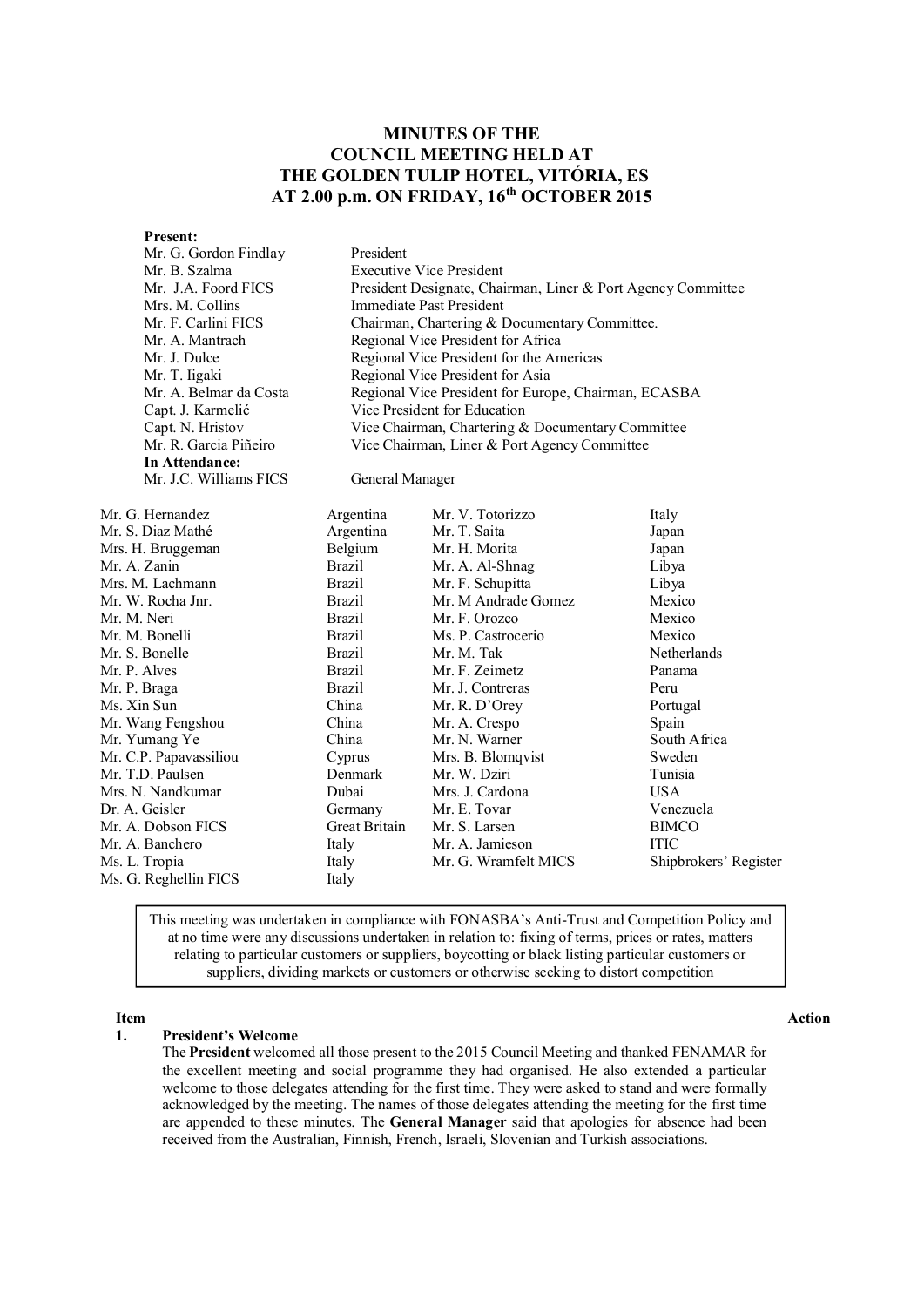The **General Manager** reminded those present that the meeting was being held in accordance with FONASBA's Anti-Trust and Competition policy (see above).

**2. Minutes of the Last Meeting held Gothenburg, 10th October 2014** No comments were received, the minutes **were approved.**

#### **3. Matters Arising**

There were no matters arising that were not otherwise covered in the agendum.

#### **4. Annual Meeting 2017**

Mrs. **Nandkumar** made a short presentation to introduce the delegates to the attractions of holding the meeting in Dubai. She reported that the meeting hotel had not been confirmed at this time and that further information on this, as well as the agreed registration fees and the shape and content of the partners programme would be confirmed at the 2016 meeting. At the end of the presentation the proposal to **hold the 2017 Annual Meeting in Dubai, with the Dubai Shipping Agents** as the host organization was **approved by acclamation.**

#### **5. Membership Reports**

Prior to presentation of the membership reports, the **General Manager** introduced the ballot for membership for Holland Hellenic Shipping Agencies of Piraeus, Greece, as an Associate member. Ballot papers were issued to all eligible associations, after which they were collected, scrutinised and counted by Mr. **Jamieson**.

Mr. **Dulce** advised that of the ten current CIANAM members, six were also FONASBA members, that he and the CIANAM secretariat continue to actively promote FONASBA in the Americas and therefore he was confident that in due course all the outstanding CIANAM members would apply. In this regard, he mentioned the recent visits he made together with the President and Past President to Panamá and México, as well as his participation at the celebration event of the 99<sup>th</sup> anniversary of the Uruguayan Association. He also mentioned the presence for the first time at this meeting of the Panama Chamber, represented by Mr. **Zeimetz,** and AGEMAR of Venezuela, by Mr. **Tovar**.

Mr. **Mantrach** added his welcome to Messrs. **Al-Shnag** and **Schupitta** of Libya who were attending the meeting for the first and to Mr. **Dziri** of Tunisia on his return to the Federation, albeit as an Associate member. He then reported on the interest shown by the Arab Federation of Chambers of Shipping in participating in FONASBA's activities, in spite of being unable to become a member. He said that he and the **General Manager** were endeavouring to identify the mechanism by which these two issues could be resolved. Other current membership activities included recent meetings with the Shipping Association of the Ivory Coast and with the Shipowners and Agents Association of Ghana, both of which he was confident would yield positive results. He also reported that he remained in regular contact with the Algerian association, APAMA, and again was hopeful that it would be in a position to apply for membership in the coming year.

Mr. **Iigaki** reported on his efforts to expand membership in the Asia Pacific region. He also noted with pleasure the active participation of the Chinese delegation in this Annual Meeting and welcomed Mr. **Ye** to FONASBA. He said that generating interest in FONASBA amongst associations in the Far East continued to be difficult, with some not appreciating the benefits of membership whilst others felt the fees were too high. He was continuing to work on those associations and would be using the FONASBA Quality Standard and education initiatives to generate additional interest. An action plan to support membership development in the region would also be proposed and he invited the **President** and **General Manager** to participate in a series of visits to prospective candidates. Mr. **Iigaki** also reminded the meeting of the actions being taken jointly with Mr. **Carlini** to being the Shanghai Shipbrokers Association into membership and said he hoped this would be achieved within 2016. Concluding his report, he asked any FONASBA member with active contacts in the Far East to make them available to him to assist in his endeavours. The **President** echoed that request and asked all member associations to report back to Mr. **Iigaki** with any useful information.

Mr. **Belmar da Costa** reported on his recent visits with the **President** and **General Manager** to European members, including Spain, the Netherlands and Belgium, as well as a trip he took with the President to Norway. He also welcomed the ballot for Holland Hellenic, thus hopefully restoring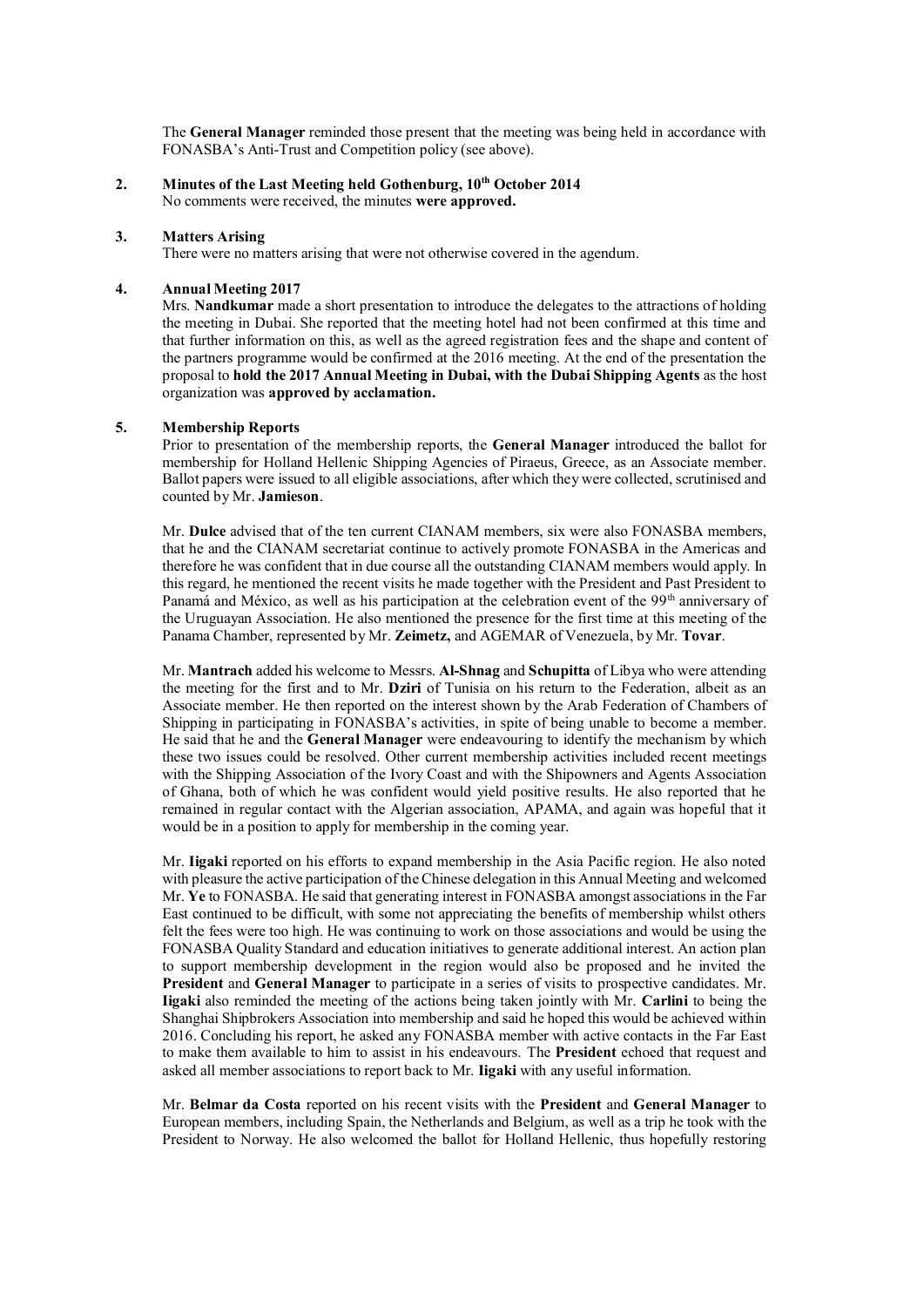Greece to membership. Turning to the challenges, he said that expansion towards the east of Europe and into landlocked countries was proving challenging but he was grateful for the support of Capt. **Hristov** for eastern Europe and of Mr. **Schupitta** in contacting Austria, which latter development he hoped would be a catalyst for further expansion into the landlocked countries. Finally he concluded by reporting on ECASBA's participation in European Shipping Week 2015 and its ongoing role in organising the 2017 event. He also invited all members to attend the 2016 ECASBA seminar in Lisbon.

The **General Manager** then reported that the Irish Ship Agents' Association was in the process of restructuring itself and had expressed its wish to remain as a member of FONASBA.

The President thanked all those who had provided reports for their efforts in maintaining and expanding FONASBA's membership.

At the conclusion of this item Mr. **Jamieson** reported to Council that Holland Hellenic Shipping Agencies had been **elected to membership**. Mr. **Papavassiliou** then indicated to the meeting that another associate membership application from Greece could be expected shortly.

#### **6. 2015 Membership Survey**

The **General Manager** presented the consolidated results of the survey to the membership, acknowledging as he did so the work undertaken by Miss Robeznik in collating and presenting the dat. As time was short, he did not go into the individual association reports in detail but advised the whole presentation would be available from the Member's Area of the website immediately after the meeting *(Done)*. The **President** also thanked all those associations that had responded to the survey.

#### **7. Finance/Funding**

The **Honorary Treasurer** opened the discussion on the formal accounts for 2014/15, the budget analysis and the auditor's report, all of which had been circulated previously. As there were no questions he proposed that **the accounts for 2014/15 be approved** and on a show of hands the motion was **carried unanimously.**

He then highlighted a number of issues including the current strategy of holding the Federation's cash on the Royal Bank of Scotland whilst the period deposits were held at Lloyds Bank – primarily due to the better interest rates being offered by Lloyds and the variety of deposits available. The Handbook project had generated total income of approximately £56,000 which after deducting costs of £27,000 left a nett income of £29,000. Finally he advised that membership income for 2015/16 to date stood at £ 104,000, which was slightly better than expected after three months.

The **Honorary Treasurer** then presented the draft budget for 2015/16. Following a brief discussion about the ongoing deficit and the actions being taken to increase income and control costs, he proposed that **the budget for 2015/16 be approved**, this motion also was **carried unanimously.**

The **General Manager** then advised that FONASBA's auditors, Messrs. Blain Pritchard, had once again offered their services and **proposed that they be reappointed for 2014/15. The** proposal was **accepted unanimously.**

The **President** then took the floor to discuss the proposed budget for 2016/2017, details of which had been circulated previously. Confirming the actions being taken to seek alternative forms of income, and the careful control of expenditure, he highlighted the lower than budgeted deficits for 2013/14 and 2014/15. He then advised Council that the Executive Committee had agreed that the previously circulated proposal to increase membership fees for 2016/17 for all categories by 5% be enhanced by the addition of a further £32 to the FONASBA and ECASBA basic fees. This proposal would therefore increase the FONASBA basic fee from its current £1,375.50 to £1,476.25 for 2016/17 and the ECASBA basic fee from £740.00 to £809.00 over the same period. All other fee increases would remain at 5% as previously indicated. Following a short discussion, this revised proposal **was presented to Council and was carried unanimously**. The President thanked Council for their support.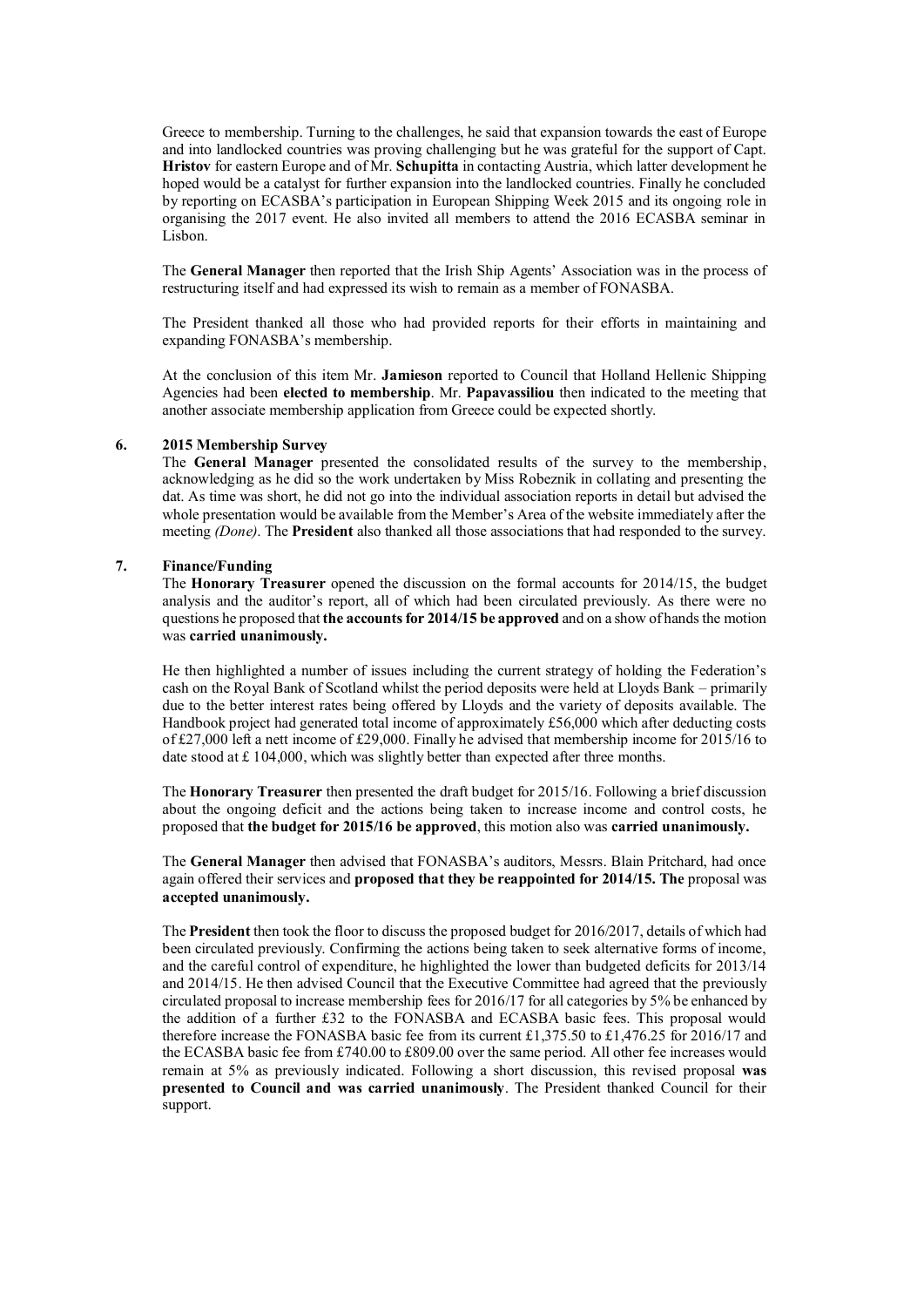Mr. **Dobson** then suggested that FONASBA could offer its European members the option to settle their fees in Euros. The **General Manager** advised that membership fees had previously been charged in Euros but with the majority of the Federation's expenditure being in Sterling, and to avoid unexpected exchange rate variations, the decision had been taken from the 2012/13 financial year to charge all fees in Sterling. He said the matter remained under regular review by the Executive Committee however.

### **8. Articles and By Laws Revision**

The **General Manager** advised Council that the Executive Committee, at its meeting on 12<sup>th</sup> October, had endorsed the proposal, circulated previously, to amend the Articles and By Laws to allow for the Federation's accounts to be independently examined instead of fully audited as at present. The proposal was therefore **put to Council and on a show of hands approved unanimously.**

#### **9. FONASBA Development Issues**

**Education:** Capt. **Karmelić** gave an overview of FONASBA's current education initiatives. He advised that following the success of the Young Ship Agent or Ship Broker award in 2015, the Executive Committee had agreed that it would be re-run for 2016, this time launching in November 2015 to allow more time for the entrants to prepare and submit their papers. *(Done, the award launched on 16th November).* It was also hoped that this, together with the publication of all the papers in an eBook, to be made available on the website, would encourage a higher number of entries for 2016.

He also advised that approval had been given to begin work on the student exchange programme. Initially this would cover Europe only but subject to sufficient support would then be expanded worldwide. Mr. **Belmar da Costa** and Mrs. **Blomqvist** would be developing the criteria and circulating same to European members shortly.

He was also pleased to note that the FONASBA virtual booklist would be launching with the new website.

Concluding his presentation, Capt. **Karmelić** thanked all those associations that had supported the various education initiatives and asked that all members continue to do so.

The **President** thanked Capt. **Karmelić** for his commitment and enthusiasm for the education project and reiterated the request for full support from member associations. He also took the opportunity to express FONASBA's thanks to ITIC and BIMCO for their support to our first edition of the Young Ship Agent or Ship Broker Award and inform the floor that both had already confirmed their support for the Award in 2016.

**Website:** The **General Manager** demonstrated the new website to Council and detailed the minor adjustments requested by the Executive Committee relating to the positioning of the Facebook and LinkedIn buttons and of advertisements on the home page. Overall, the new design was extremely well–received by the Members and approval was given to go live as soon as possible. *(Post meeting note: the new website was launched on Saturday 24th October).*

Turning to the project to secure advertising for the site, the **General Manager** said he would be contacting directly all those organisations that had advertised in the FONASBA Handbook as well as offering space to Associate and Club members and, via national associations, to other companies that may be interested.

Council then briefly discussed the pricing of the advertisements and it was agreed that the published prices should be reduced to £500 for the home page and £200 for the inside pages. Volume discounts would also be offered. Mr. **Dziri** suggested using paid website optimisation tools, such as Google Adwords and the equivalent available via Facebook, to promote the site and allow a higher price to be charged for the advertisements. Mr. **Dziri** was asked to provide further information to the **General Manager** so that the proposal could be considered.

#### **10. External Relations**

At the request of the **President**, the **General Manager** confirmed that relations between FONASBA (and ECASBA) and other relevant industry bodies continued to be excellent. He acknowledged that once again BIMCO, INTERTANKO, ITIC and the Shipbrokers' Register were present at the meeting and, together with the other Club members, the Baltic Exchange and IPCSA, continued to support FONASBA and its members. As indicated by the invitation to participate in the education and training symposium at World Maritime Day 2015, the relationship with IMO was continuing to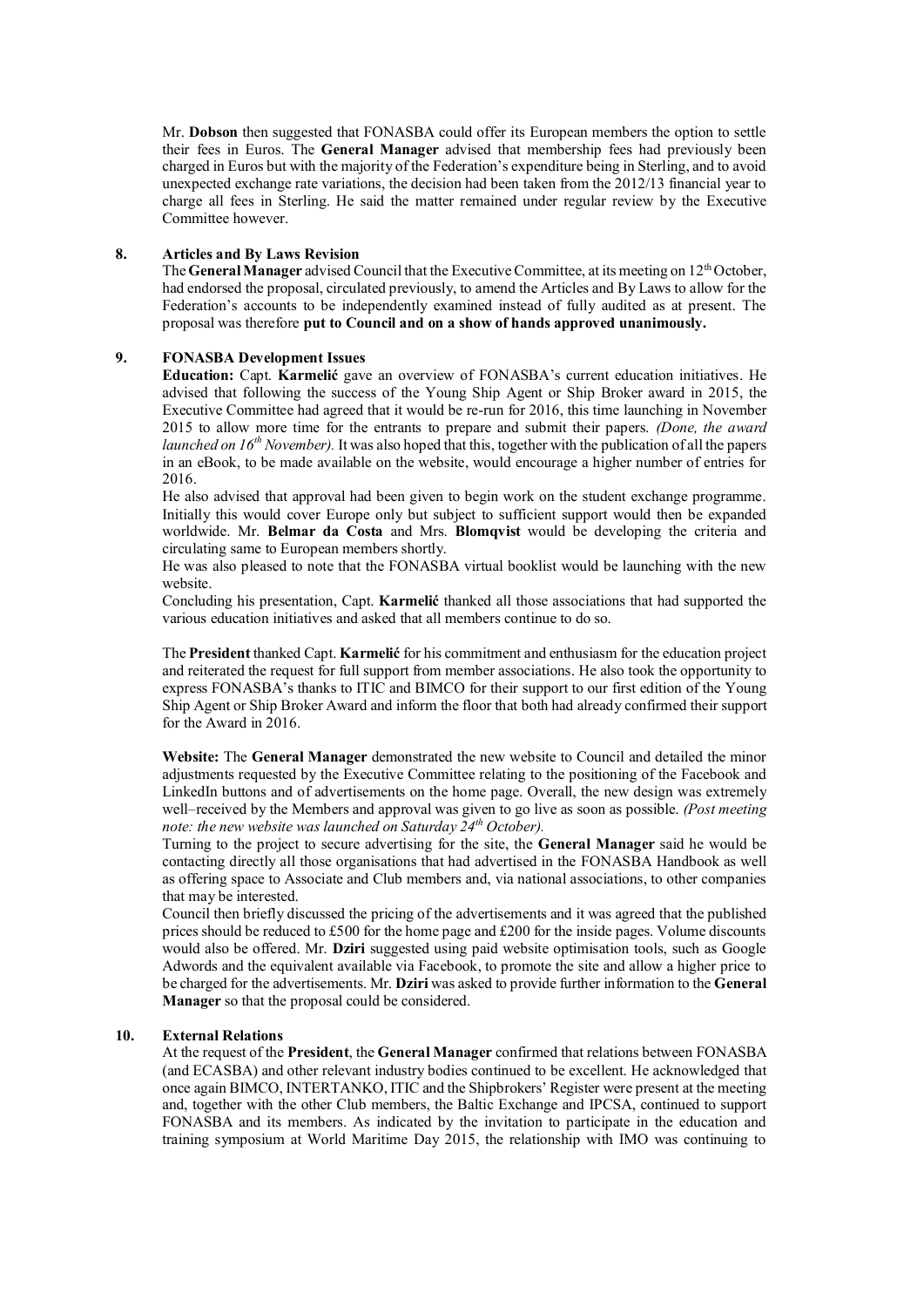develop and this would be further enhanced through the participation of Mr. **Foord** and the **General Manager** in the forthcoming visit by IMO translators to the port of Felixstowe in late October. *(Post meeting note: FONASBA will once again be presenting on the role of the ship agent and ship broker to IMO backroom staff, on this occasion at IMO HQ, in early December).* He also confirmed that FONASBA had attended the 2015 Council Meeting at the World Customs Organisation and through Mrs. **Bruggeman** or NAVES was also participating in relevant Permanente Technical Committee meetings. Membership of the WCO Private Sector Consultative Group was also being pursued and further progress was expected early in 2016.

Mr. **Belmar da Costa** added that relations with the European Commission and other European associations also continued to be very strong.

#### **11. The Future of FONASBA**

The **President** invited Council to consider, discuss and propose ideas as to how FONASBA can remain relevant to the membership and to the global shipbroking community, which is part of an "Action Plan" currently under discussion at the Executive Committee (copy attached). A number of suggestions were put forward and these included:

Making the agenda for ECASBA Advisory Panel and FONASBA Executive Committee meetings available to the members ahead of the meetings in order to give an insight into the work of the panel and Committee, to invite comment and suggestions for additional items

Enhancing the actions taken for and on behalf of shipbrokers and more closely involving them in the Annual Meeting

Analysing/rethinking the current format of the Annual Meeting

Issuing a questionnaire to all associations to analyse the current strengths, weaknesses, opportunities and threats affecting FONASBA and feeding the results into a strategic action plan

Issuing a letter from the FONASBA President to the President or Chairman of each national association summarising recent developments within the Federation

The President thanked Council for the suggestions – and asked for others to be forwarded to him – and confirmed that the views expressed would be carefully considered in formulating the action plan.

#### **12. Annual Meeting 2016**

Mr. **Dobson** gave a short presentation on the venue for, and details of, the 2016 Annual Meeting to be held at the Hilton Doubletrees Hotel, London the week commencing  $17<sup>th</sup>$  October 2016. A short video clip was also shown.

The **President** thanked Mr. **Dobson** for his presentation and said FONASBA looked forward to welcoming delegates to London in October 2016.

#### **13. Any Other Business**

No other formal issues for discussion were raised.

#### **14. Date and Place of Next Meeting**

The **President** advised that the next Council Meeting of FONASBA would take place on Friday 21st October 2016 in London.

**There being no further business to discuss, the President brought the 2015 Council Meeting to a close.**

**JCW/11.2015**